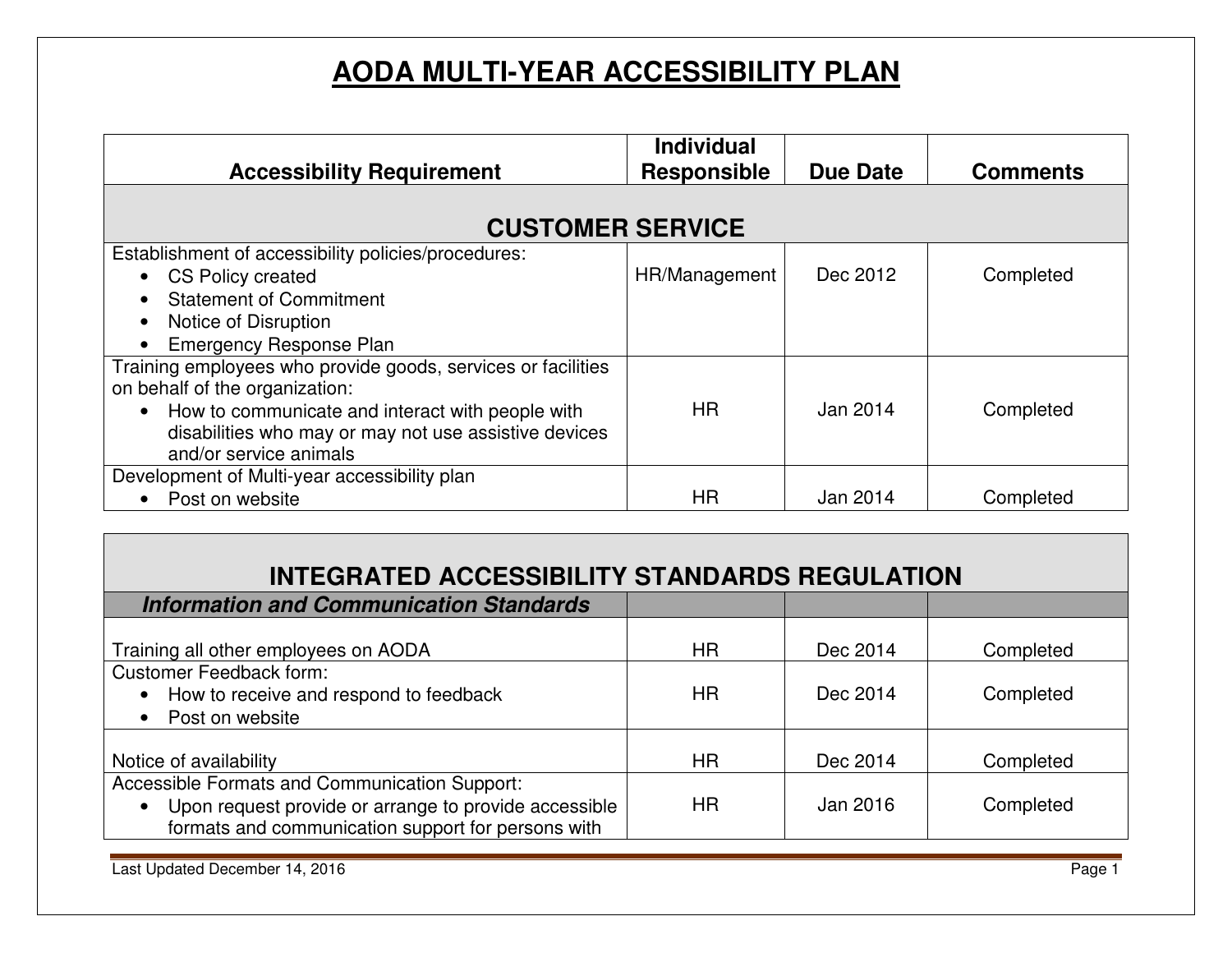## **AODA MULTI-YEAR ACCESSIBILITY PLAN**

| disabilities<br>Consult with person making request to determine<br>suitability of accessibility                                                                                                                                                                                                                                                                                                                                                                                                                                                                                                                                                                                         |                        |          |           |
|-----------------------------------------------------------------------------------------------------------------------------------------------------------------------------------------------------------------------------------------------------------------------------------------------------------------------------------------------------------------------------------------------------------------------------------------------------------------------------------------------------------------------------------------------------------------------------------------------------------------------------------------------------------------------------------------|------------------------|----------|-----------|
| Accessible Website and web content<br>• Upgrade to WCAG 2.02 Level AA for existing sites<br>New sites must be compliant NOW                                                                                                                                                                                                                                                                                                                                                                                                                                                                                                                                                             | $\mathsf{I}\mathsf{T}$ | Jan 2021 |           |
| <b>Employment Standards</b>                                                                                                                                                                                                                                                                                                                                                                                                                                                                                                                                                                                                                                                             |                        |          |           |
| Recruitment<br>Notification about available policies and<br>$\bullet$<br>accommodation<br>Provide suitable accommodation                                                                                                                                                                                                                                                                                                                                                                                                                                                                                                                                                                | <b>HR</b>              | Jan 2016 | Completed |
| Informing Employees of supports                                                                                                                                                                                                                                                                                                                                                                                                                                                                                                                                                                                                                                                         | <b>HR</b>              | Jan 2016 | Completed |
| Accessible formats and communication supports for<br>employees:<br>Information to perform their job<br>Information available to employees in workplace                                                                                                                                                                                                                                                                                                                                                                                                                                                                                                                                  | <b>HR</b>              | Jan 2016 | Completed |
| Documented Individual Accommodation Plans<br>Employees requesting individual accommodation<br>plans may participate in the development of the plan;<br>Means by which the employee is assessed on an<br>$\bullet$<br>individual basis;<br>The manner in which the employer can request an<br>evaluation by an outside medical or other expert, at<br>the employer's expense, to assist in determining if<br>accommodation can be achieved and, if so, how it can<br>be achieved<br>The manner in which the employee can request<br>participation of a bargaining agent representative in<br>the development of the plan<br>Privacy protection of the employee's personal<br>information | HR.                    | Jan 2016 | Completed |